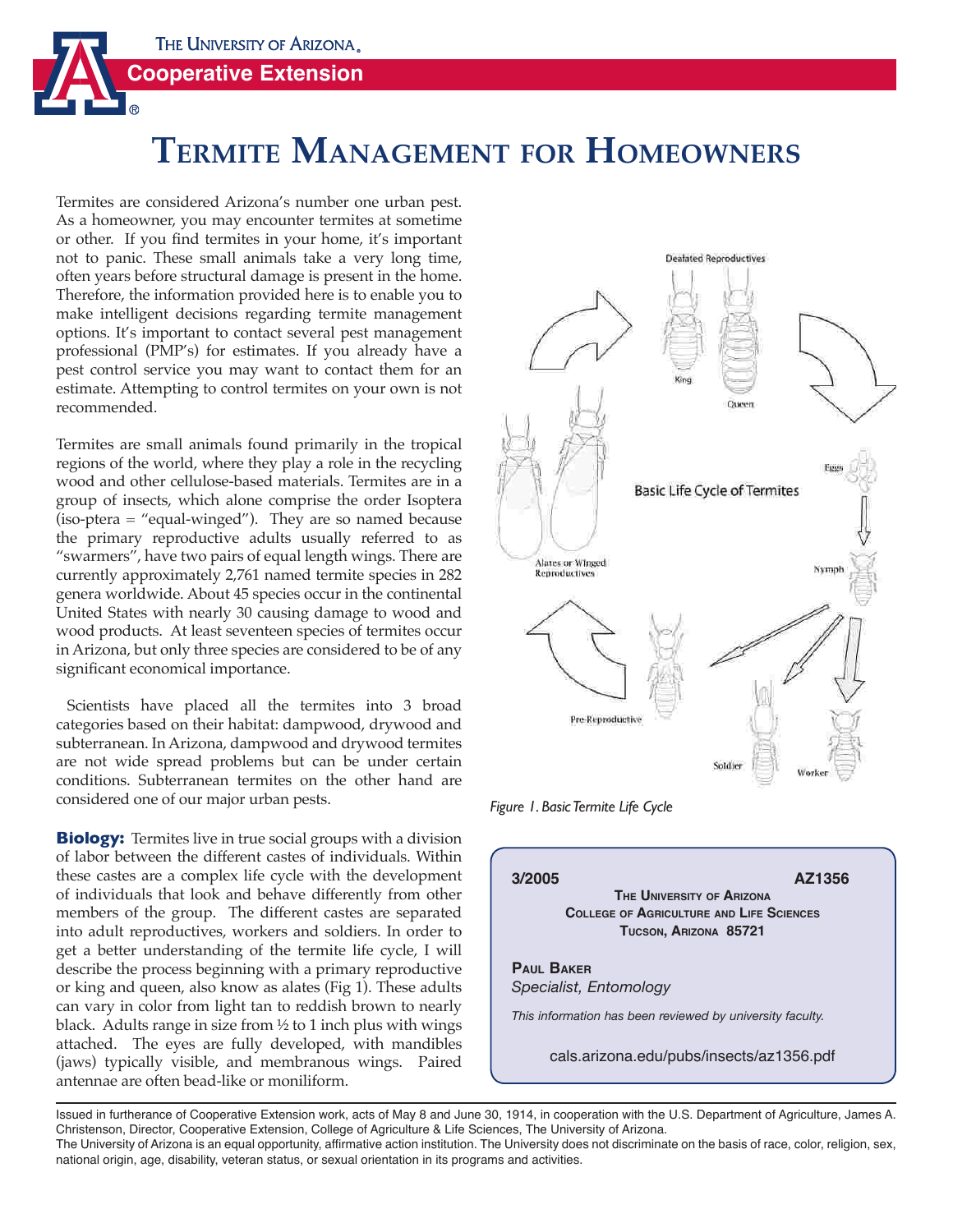During certain times of the year, the alates leave the colony in a series of dispersal flights or swarms. During this time, adults may be attracted to lights, where pairing begins. As the alates, both males and females, land on the ground, the wings are shed and they start searching for a suitable place to initiate a colony. The males are attracted to the females by a scent or pheromone, and follow the female. Together they dig into the wood or moist soil depending on the species and form a chamber, where mating takes place and the queen begins to lay eggs. Of the millions of alates that swarm every year, only a small percent, usually less than  $1\%$ , survive to produce a colony.

The worker caste, the one most homeowners see, are responsible for performing the labor within the colony. They care for the eggs and young; construct the colony tunnels along with repairing the damaged ones; forage for food; along with helping other termites when they molt or grow; and groom, clean, and provide food for other nestmates, as well as for one another. They help soldiers in defending the colony if an attack occurs from ants or foreign termites. As for the soldier caste, there main function is to defend the colony against other termites and ants. In general, it does this by using its large opposing jaws or mandibles.

**Identification** is the key to any termite management strategy and thus it's important to obtain samples of soldier termites and when at all possible winged adults. Winged ants are often mistaken for winged termites, but several characteristics can be seen with the naked eye that will help differentiate the two insects (Fig. 2). Ants have two pairs of transparent wings of unequal size, while termites have four equal-sized wings that generally fold over the back. In addition, the region of the body behind the wings is "pinched" in ants but completely straight in termites. Termites are sometimes referred to as "white ants" because they look like ants but they are found in a mud tube. These white termites should be collected and used for identification

# **Types of Termites**

As previously mentioned, in Arizona we have 3 categories of termites of which 2 can be considered pests, drywood termites and subterranean termites. Drywood termites, as the name implies, are capable of infesting drywood that is not in contact with the ground. Because they do not construct earthen mud tubes, like subterranean termites, they are usually very easy to identify; infestations however, are harder to detect. A good sign of drywood termite infestation is the presence of hard, dry fecal pellets that usually form piles (Fig. 3). Under a microscope the pellets have pronounced dimples, like dried corn kernels. Drywood termites are larger than subterranean termites approximately ½ inch; they construct larger galleries, and in a large number of cases are found around door and windowsills. There are two important species of drywood termites in Arizona: *Incisitermes minor*  (Hagen), and *Marginitermes hubbardi* (Banks). Other species that occur are not considered pests. *Incisitermes minor* is the most common of the drywood termites and probably the most destructive. This species attacks all types of dry sound wood. They occasionally are found in furniture and other wood products in areas that normally would not have this species. Soldiers have large jaws, with the basal segment of the antenna slightly enlarged. The adult bodies are two-toned in color, with a brown head and thorax and a brownish-black abdomen. Adults have been observed to fly on bright sunny days in June to August, unlike the subterranean termites, they are not timed to coincide with the rain. (For more details see the U of AZ "Drywood Termites").

**Subterranean termites** derive their name from the fact that they live in contact with soil as a source of moisture. For these termites to move into a wood source above ground, they construct tubes made of soil, soft fecal matter and wood chips. There are 3 species of subterranean termites in Arizona that are likely to cause structural damage. A destructive termite found in the desert southwest is the arid-land subterranean termite, *Reticulitermes tibialis*. Arid



*Figure 2. Comparison Between Reproductive Ant, Termite, and Web Spinner*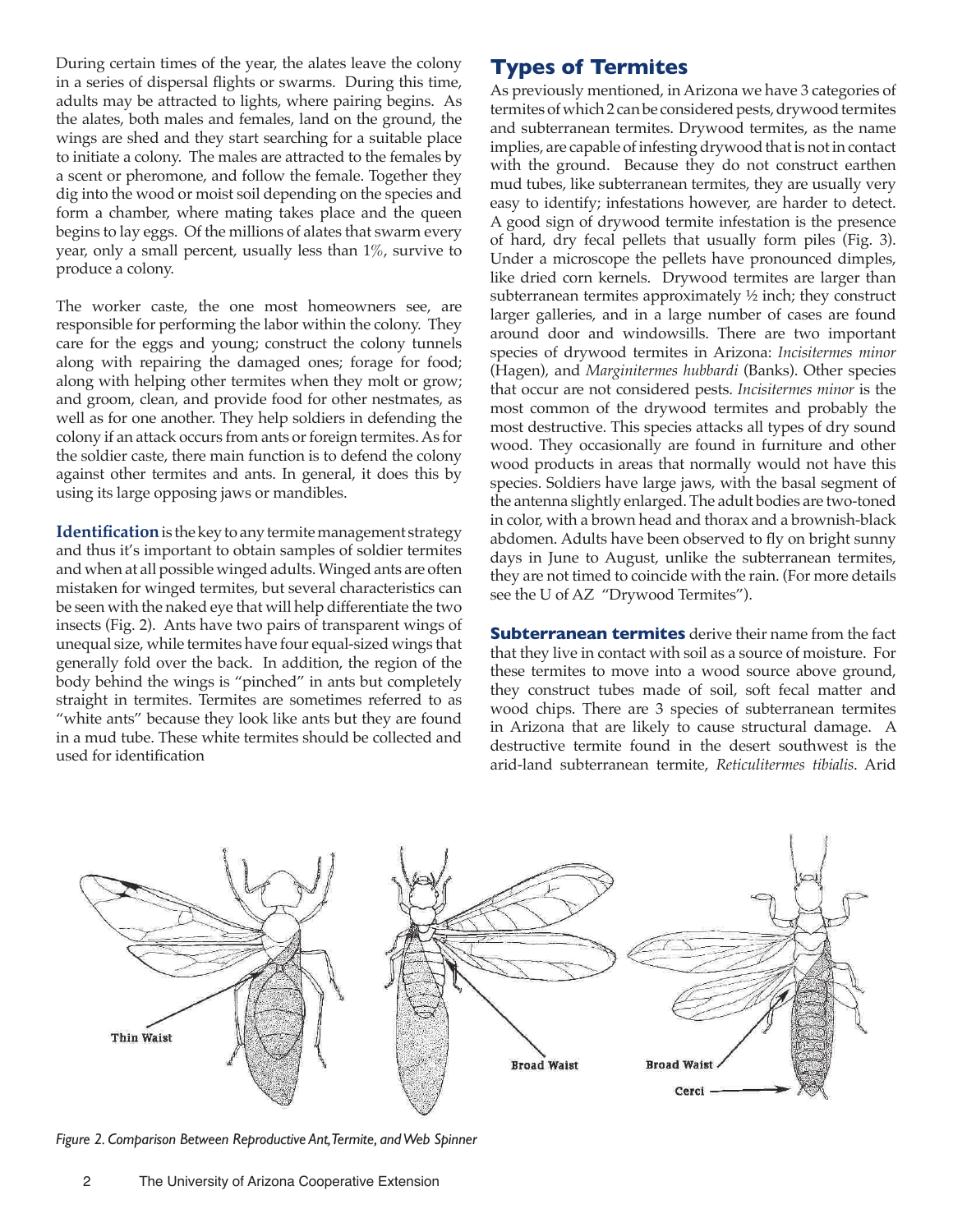

*Figure 3. Drywood fecal pellets and damage*



The tube-building termite *Gnathamitermes perplexus* are thought to be "true" desert termites because they attack a variety of desert plants and materials such as fences, cowchips, dead grass or weeds. They construct wide thin plaster-like earthen coatings on palms trees or wooden fences

where they feed by scraping dead wood off the exterior. As a homeowner you might have observed dead grass or a twig covered with the thin layer of mud, that if disturbed, the termites *G. perplexus* scurry to go underground. In general, these termites are not pests and should not be treated for unless they are found inside a structure. Adults are ¾ inch long including the wings, and are brown in color. They are diurnal (morning/night) fliers and usually fly after a summer rainstorm. Soldiers have mandibles (jaws) that are curved inward with an obvious inner tooth. This tooth is used to distinguish the damaging species of termites from the desert species. (For more information see the U of AZ "Arizona Termites of Economic Importance").

**Detection/Inspection** for the presence of termites in many cases can be difficult. Even though termites are made up of numerous individuals, they are quite secretive and spend most of their time either in the soil or inside wood. Thus, how does a homeowner tell if their home is infested with termites? Using a good flashlight, examine the foundation wall at the soil line, cracks in concrete floors and places where pipes and ducts come up through the concrete slab for tubes where termites could enter. A good indicator is a mud tube on the outside stem wall (Fig. 4). Termite galleries of both dry-wood and subterranean termites infesting interior wood can be detected by tapping the wood every few inches with a screwdriver. Damaged wood should sound hollow and the screwdriver may even break through into some extensive galleries. When possible, determine all the entry points and the type of termites by collecting live ones for identification. Collect and place in alcohol for identification. Now that you have a good indication of an infestation, you should consider getting a professional inspection (there will be a fee for this service). Check with friends, neighbors, the Better Business Bureau and even the Structural Pest Control Commission for information/recommendations. Even if you do not have termites, an annual inspection by a Pest Management Professional is recommended.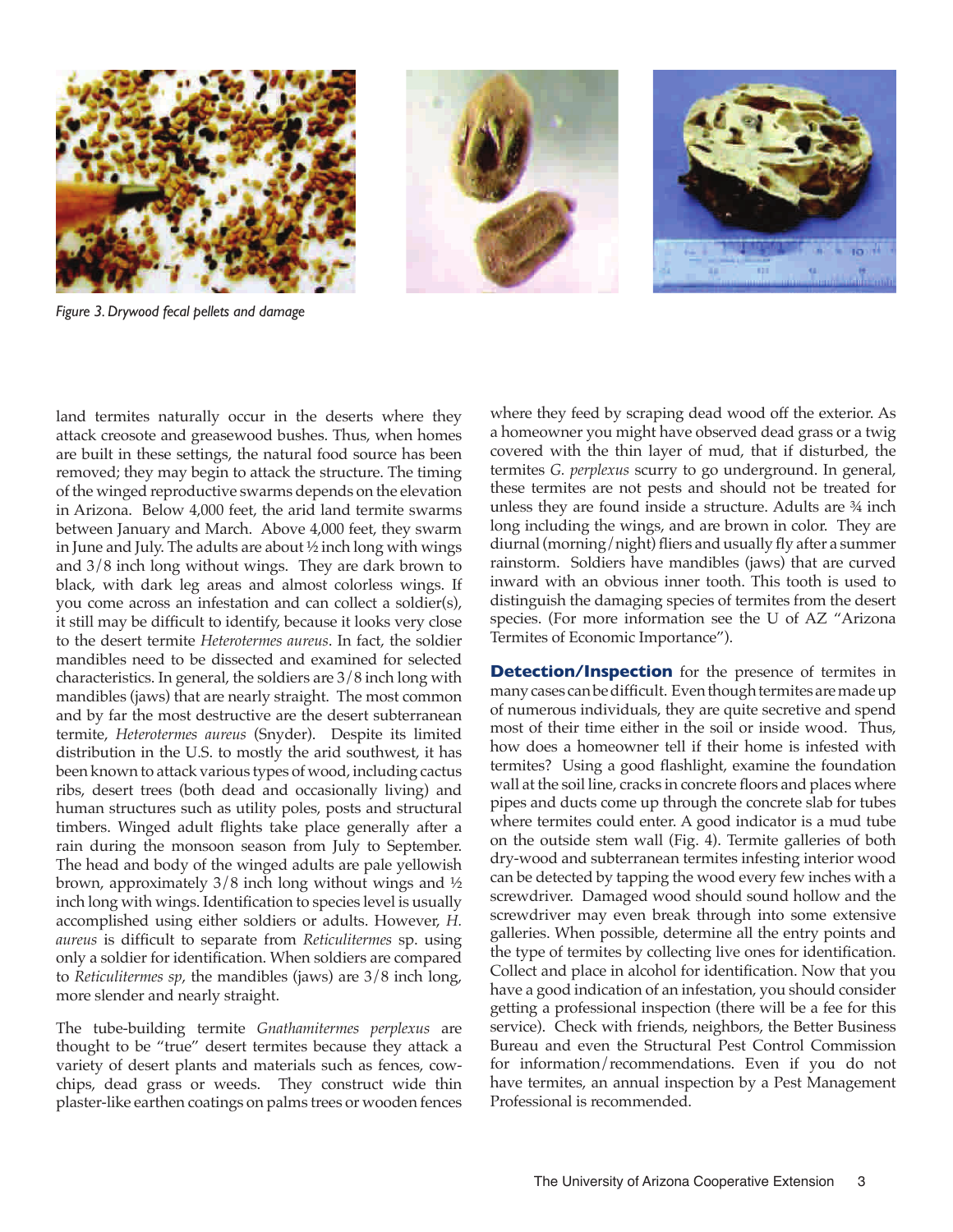

*Figure 4. Access tube made of mud*

## **Construction practices**

**Construction practices** used by builders can be critical in keeping termites from invading your home. A consultation with your builder, your pest management professional and your lending institution is important for meeting all local requirements. Arizona laws do not require any termite prevention treatment, but almost all lending institutions require a termiticide treatment as part of the construction loan. A liquid termiticide application applied to the soil substrate before the concrete is poured is called a termite pretreat (Fig. 5). This application is recommended for all structures particularly in the low desert areas.

**Pre-Construction -** What you do before building your home may save you a lot of headaches afterward. Contact your builder and work with him or her to agree upon a plan to prevent termites from invading your home. Ideally, the time to protect a house against termites is before it's built. Here are some things to consider:

- Remove all cellulose materials like stumps, roots and wood scraps from within 25 ft of the structure,
- When possible treat the soil with a termiticide below the footer before it's poured,
- Make sure there is adequate drainage away from the house,
- If ABC (Aggregate Base Concrete) fill is called for in the specifications, insist on leveling and packing this gravel based material as firm as possible,
- Make sure the soil is level and adequately compacted within the concrete frame,
- Concrete must be poured within 24 hours of the termiticide application, but the shorter the time interval between the treatment and the concrete being poured the better,
- Avoid all non-treated wood to soil contact, particularly in high moisture areas,
- Exterior woodwork should be located a minimum of six inches above the grade or soil line,



*Figure 5. Pre-treatment application*

- Install screened vents on all crawl spaces and attics to eliminate the accumulation of moisture and
- Make sure that the "final grade" is completed, if possible after all the initial landscaping is finished.

#### **Barriers**

Physical barriers nationwide are becoming more popular because in general they have no chemicals associated with them that could contaminate the environment. To date, they have had limited application in Arizona.

Listed below are some examples of physical barriers.

**Copper Termite Shields** are installed primarily on top of the foundation or stem wall as a physical barrier to prevent termite access. The installation and cost of materials can be expensive.

**Stainless Steel Mesh** products such as Termi-Mesh ® is a stainless steel mesh  $(0.66 \times 0.45 \text{ mm})$  that can be laid down within the stem walls of the foundation of the structure or wrapped around pipe protrusions. The termites do not have the ability to penetrate through the steel mesh. The product is sold in Australia, Hawaii and other parts of the U.S., but to date it has not been used in Arizona.

**Impasse®** (Syngenta Crop Science) is a product containing polymer plastic sheeting that has the pyrethroid insecticide lambda cyhalothrin locked in between the 2 layers of plastic. The plastic sheeting is laid out in large sections within the stem walls. All seams and protrusions such as pipes are heat sealed to prevent termite access before the concrete is poured. Over time, in the event of a small hole occurring within the plastic sheeting, the chemical should prevent the termites from reaching the structure. Impasse® has been installed in 2 homes in Arizona as of 2002.

**Sand** Research results have demonstrated that a 4 to 6 inch layer of very uniform particle size (approx. 16 grid) sand layer of very uniform particle size under the foundational concrete can deter termites from penetrating the structure. This particular size sand prevents the termites from moving it or using it to build tunnels. However, if the particle size is inconsistent, or if the soil shifts

4 The University of Arizona Cooperative Extension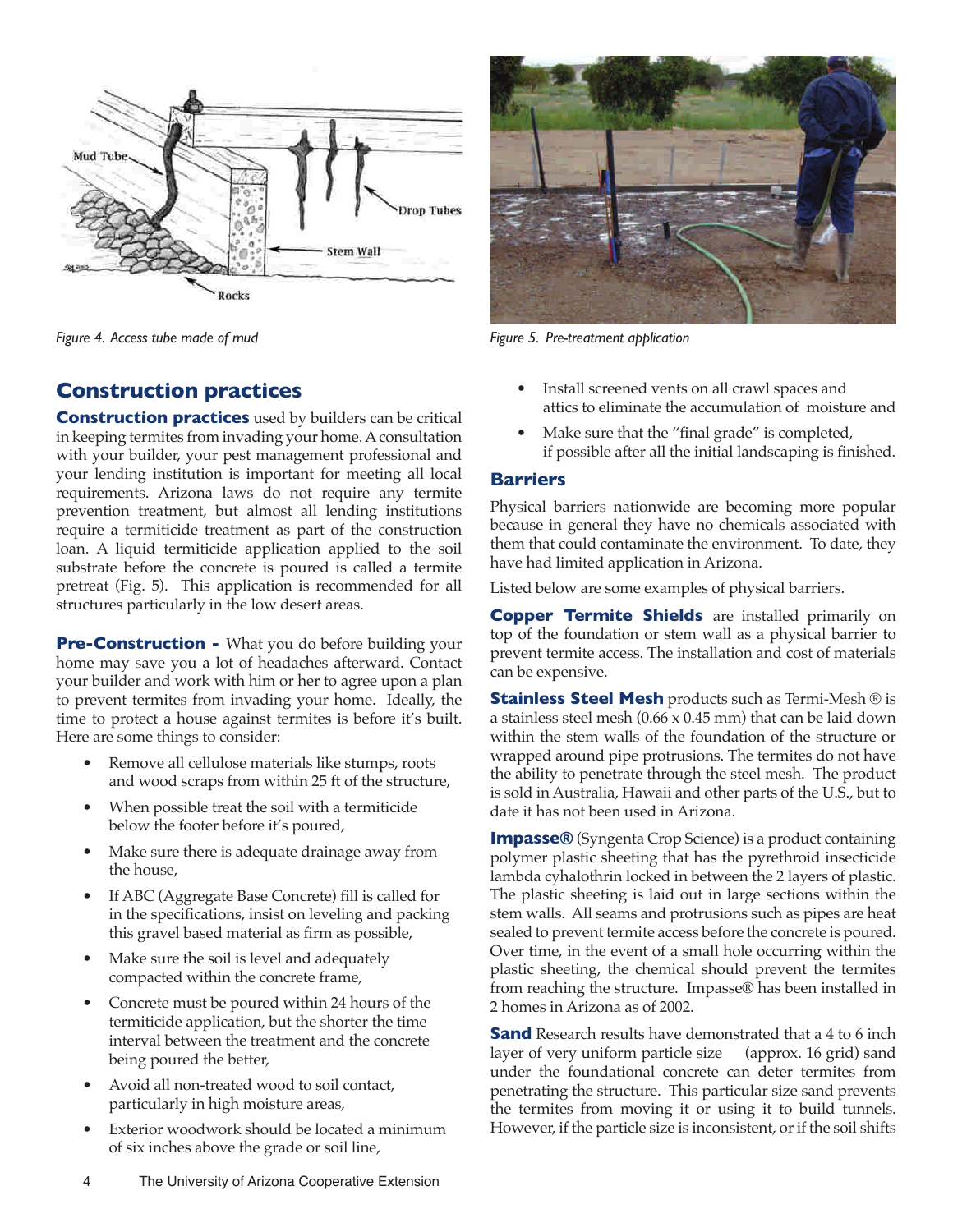or opening appears in the sand barrier, this will enable the termites to enter the structure. It is not recommended as a stand-alone product for termite protection.

Pretreat protection against drywood termites may involve the use of chemically treated lumber for the first floor framing, but this can be expensive and apparently not often done. Redwood, cypress, cedar and very pitchy pine are reported to have some resistance but are not immune to termite attack.

### **Chemical**

**Pre-Construction** Liquid chemical barriers are the standard in the pest control industry. In most cases, lending institutions require a pretreat application of a chemical or a termiticide. Pretreat termiticide applications consists of a 2-step process. The initial step consists of a termiticide application to the soil within the foundation "footprint" before the concrete is poured. The second step requires an application along the stem wall after all the construction is finished. This "final grade" consists of the application of the termiticide in a trench, 6 inches out from the stem wall and 6 to 12 inches down. Termiticides are considered either, repellent and non-repellent. A repellent termiticides cause the termites to sense a treated area and avoid it. It appears that termites are not deterred from tunneling in non-repellent termiticide but eventually die from exposure to the termiticide. The objective of any chemical treatment is to protect the structure. For more details on the cost of liquid termiticide treatments see U of AZ "Liquid Termiticide Costs". A list of currently registered termiticides is located at the end of this article, however you should check with local authorities because this list is subject to change.

**Post-Construction:** As structures age, it is critical to inspect them for the presence of termite activity particularly along the stem wall where the soil line meets the foundation. This should be done about twice a year, once in the spring, especially when we have had a wet winter and again near the end of the monsoon season, when termites are most active.

Some practical considerations:

- Correct faulty grades by insuring that standing or running water slopes away from the house and stem wall.
- Correct stucco below grade, by removing the outer covering of an outside stucco wall that extends below the soil line. The distance between the soil line and the stucco should be 4 inches; this will enable termite inspection of the outer stem wall.
- Reduce soil moisture within 1 foot of the stem wall; this can be done by correcting water drainage to slope away from the house and by planting shrubs and trees at least 18" from the stem wall.
- Make sure all main irrigation pipes are more than 18" away from the stem wall.
- Minimize soil disturbance adjacent to the stem wall to keep the termiticide barrier intact, if

 you disturb it contact your Pest Management Professional.

 • If you home is less than 5 years old it should have received a "final grade " termiticide treatment, if the house is older there is a good chance that the final grade treatment has degraded, so inspect the stem wall at least twice a year.

#### **Chemical Barriers**

**Conventional Liquid Barrier** The standard in the pest management industry for termite control has been conventional liquid termiticides. The process consists of trenching and rodding a structure. The procedure prescribes digging a 6" wide trench 6" deep around the structure. All areas that butt up against the structure like a patio are down drilled. Down drilling consist of drilling 1/4" holes through the concrete approximately 12" apart so the termiticide can be injected into the holes. Once all the trenches are dug and holes made the liquid termiticide is applied based on labeled instructions and maximum rates (Fig. 6). Arizona state laws require full-labeled rates must be applied. The termiticide is applied to the trenches at the required 4 gallons of finished product per 10 linear feet (Fig 7). Finished product is what comes out of the hose once the concentrated chemical and carrier in this case water is mixed together. In addition, the finished product is applied through the drill holes based on label requirements. Upon completion of the treatment, the trenches are backfilled with the extracted soil being mixed with the chemical in the trench. Drilled holes are plugged and sealed over. If treatment is necessary inside the structure, this is done by down drilling usually adjacent to the infestation or possibly into the wall voids. Because of the nature of termites and the difficulty in conducting a through visual inspection, termites could return. A good treatment should result in an absence of termites visually after 3 months.

**Supplemental Barriers:** These barriers are used in conjunction with liquid termiticides.

**Foam** Selected termiticides can be applied by mixing them with a foaming agent and applied using a small compressed air tank. This mixture under pressure forms shaving cream type foam that expands into drilled voids, both under slabs and in walls. Dry wall foams are generally light, dryer and maintain direct contact within the void. Wet foams require more gallonage and utilized for sub-slab injections to ensure adequate saturation of the soil.

**Dust** Occasionally, the application of dusts to wall voids and other spaces are made where liquids or foams are impractical.

**Direct Wood Treatment** Products containing disodium octaborate tetrahydrate (borates) were developed to treat the termite's food supply. These products are painted or sprayed on bare wood, where they are absorbed depositing smallcrystallized boric acid within the wood. If either subterranean or drywood termites feed on the treated wood they are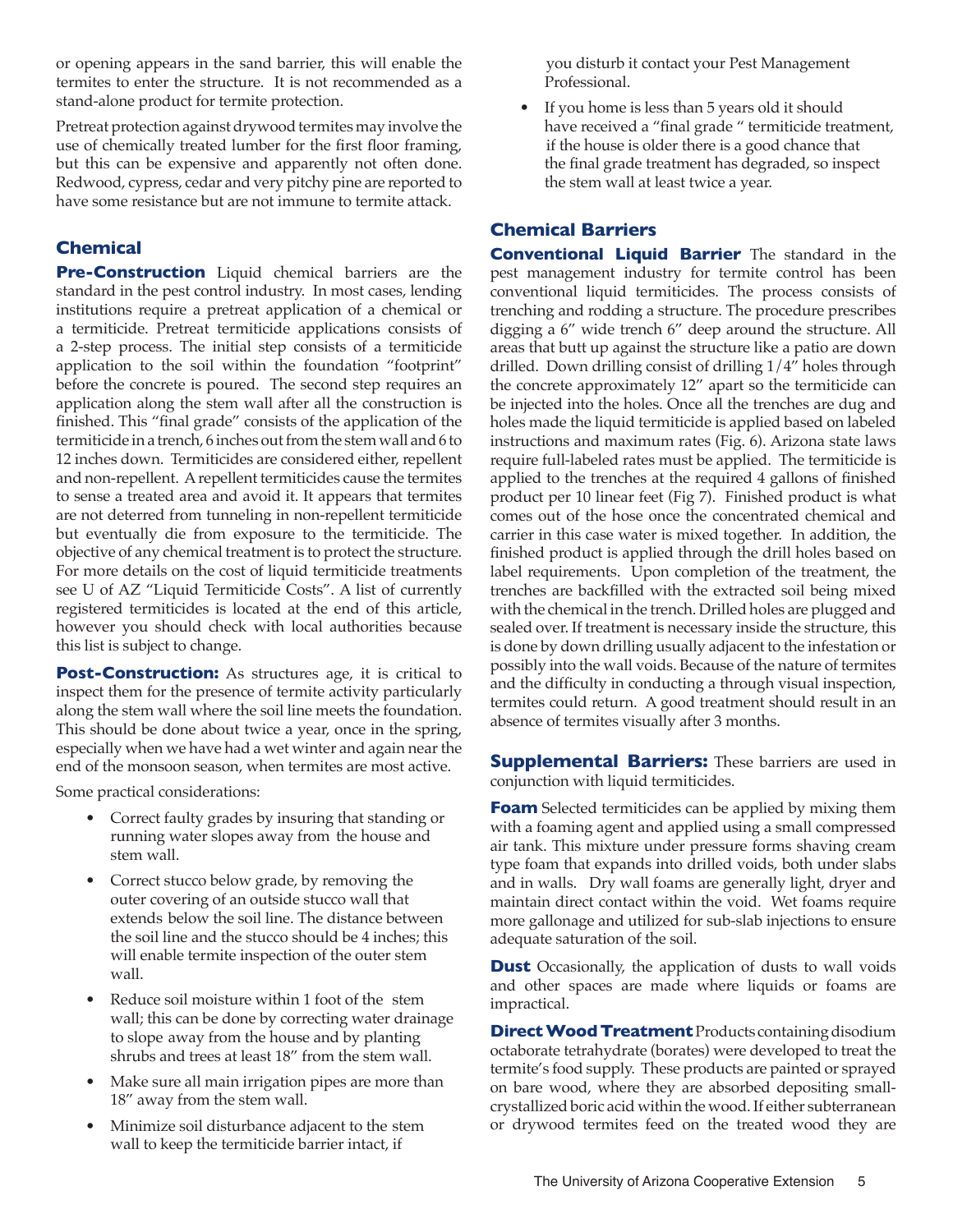killed. Applications of direct wood treatments are usually made during the wood-framing portion of construction and usually to the 2-4 feet above the sill plate.

#### **Alternative Approach-Baits**

As previously stated, for the past few decades, liquid termiticides have been the industry standard in termite control. However, within the last 10 years, an alternative approach to termite control has been introduced - baiting. In general, the baiting concept consists of placing a food source (i.e. wood) in plastic monitoring station at regular intervals in the ground around a structure. Once termites find the food source and consume or "hit" the wood, the food source is switched out with bait, containing an insecticide. Once fed on by the termites they die.

The baits contain extremely small amounts of insecticide formulated to be consumed by the termites. Baits fall into 2 categories: 1) Insect growth regulators (IGR) such as hexaflumuron or diflubenzuron, or 2) slow-acting metabolic inhibitors and neurotoxins such as hydramethylon or sulfuramid. The IGR's are slow acting growth regulators that disrupt the termites' ability to shed its skin or molting process and eventually kills the affected termites. The slow-acting metabolic inhibitors impact the termite's ability to feed and breath. Baits take into account that a part of termite behavior is to frequently exchange food and body secretions for their normal survival. This exchange of food is called trophallaxis. During trophallaxis the transfer of microorganisms in the midgut aids in the break down of cellulose for new members of the colony. The termite queen secretes specific chemicals that are used to regulate communications within the colony. These chemical secretions eventually pass throughout all members of a colony. Thus, the reason why baits are used for

termite control is because this exchange of food/secretions allows slow-acting baits to be transferred throughout the colony. Eventually, the whole colony will be affected resulting in reduced termite activities to the point that the colony can't survive. Regardless which type of bait is used, the homeowner must be patient with the baiting process.

**Exterra**® Termite Interception and Baiting System is a relatively new termite bait system by Ensystex (1-888- 398-3772). As with almost all baits, the use of Exterra® is a multi-step process (Fig 8). The initial step is the placement of monitoring stations in the ground around the perimeter of the structure. Usually within 30 to 60 days, the stations are inspected and if "hit" by termites, the bait Labyrinth® (active ingredient diflubenzuron) is placed within the station. The bait is mixed with water to form a paste and placed inside the station. Every 30-60 days, the stations are reinspection and the bait replenished based on the amount of termite consumption. When termite activity in the station has stopped, the station is refurbished and the cycle of inspection and baiting begins again. The bait in Labyrinth® is a chitin synthesis inhibitor that causes termites to die while attempting to shed their skin or molt. One advantage of the Exterra® system is that stations can be monitored or refilled with bait without disturbing termites in the station. In addition, because the wood intercepts are located pressed against the walls of the station in slots that do not have to be moved to be inspected.



*Figure 6. Application of termiticide into patio Figure 7. Trenching*

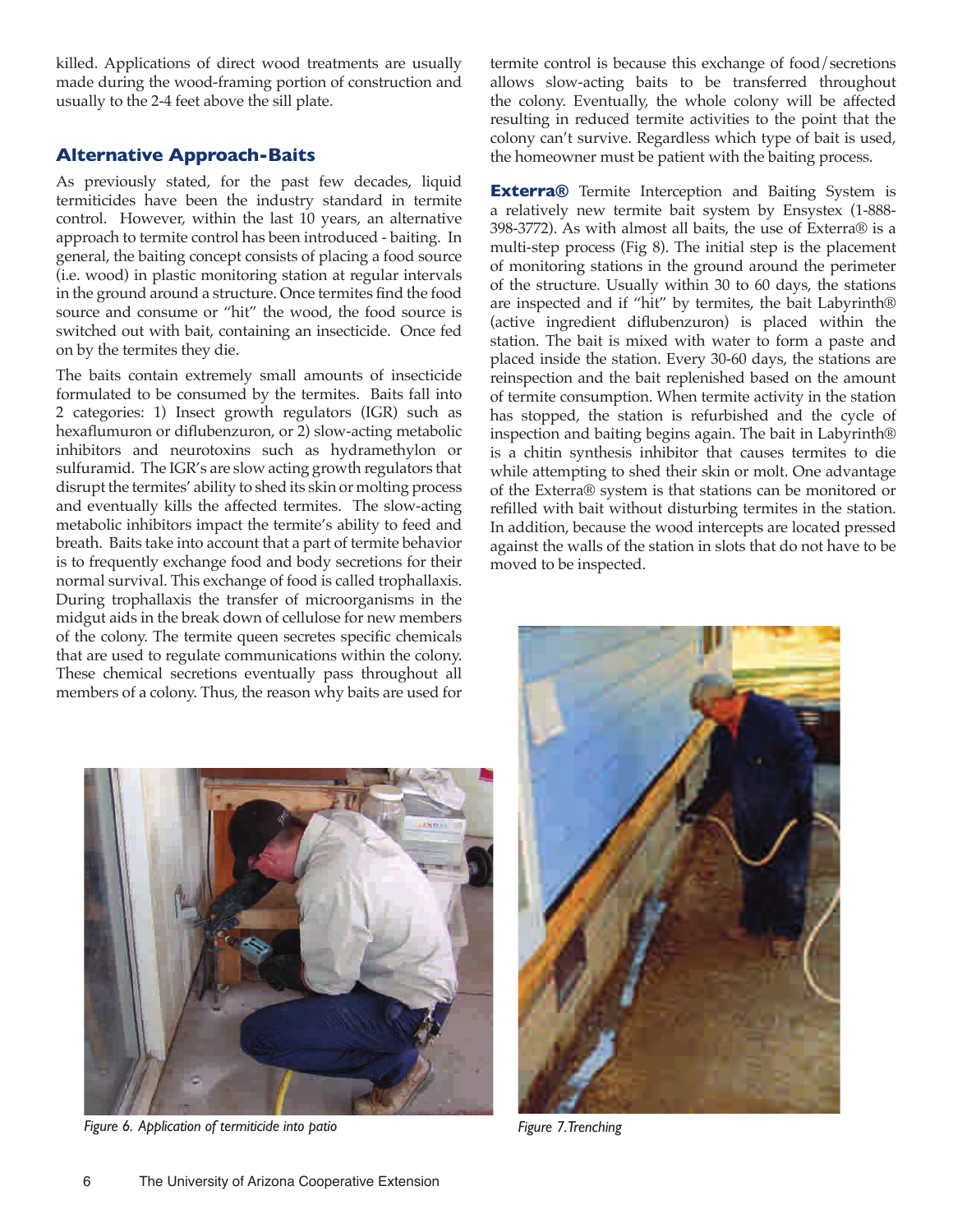**Firstline®** Termite Defense System is manufactured by FMC Corporation located in Princeton, NJ (1-800-321-1FMC). This system also uses a multi-step process of monitors and baits but in addition can incorporate a spot treatment of liquid termiticides into the control process (Fig. 9). FirstLine GT® ("GT" ground treatment) utilizes stations placed only in the ground where termite activity is known or suspected. The placement of monitors usually does not involve the installment of baits at fixed intervals around the entire perimeter of the building as is required by other systems. The bait a slow-acting ingredient (sulfuramid) is impregnated into corrugated cardboard. In Arizona monitoring is recommended very 30 days.

**The Sentricon®** Colony Elimination System was developed by DowAgSciences (Indianapolis, IN; 800-888- 5511) and is sold only through authorized operators (AO) Pest Management Professionals (PMP's) (Fig 10). This product probably has the highest recognition in the market place. The active ingredient is called Recruit® and it contains hexaflumuron or neuflumuron, both which are slowacting ingredients that disrupt the termites ability to shed its skin. The Sentricon System® requires a 2-step process: (1) Installation and initial monitoring to determine termite activity, and (2) once wood consumption and termites are found, the technician replaces the wood monitors with the bait matrix, with subsequent monitoring monthly to provide on-



*Figure 8. The Exterra® Monitor as seen from above, the Exterra® Monitor, the Exterra® Monitor with bait tube*



*Figure 9. The Firstline® Monitor as seen from above, the Firstline® Monitor, the Firstline® Monitor with bait* 



*Figure 10. The Sentricon® Monitor as seen from above, the Sentricon® Monitor, the Sentricon® bait tube*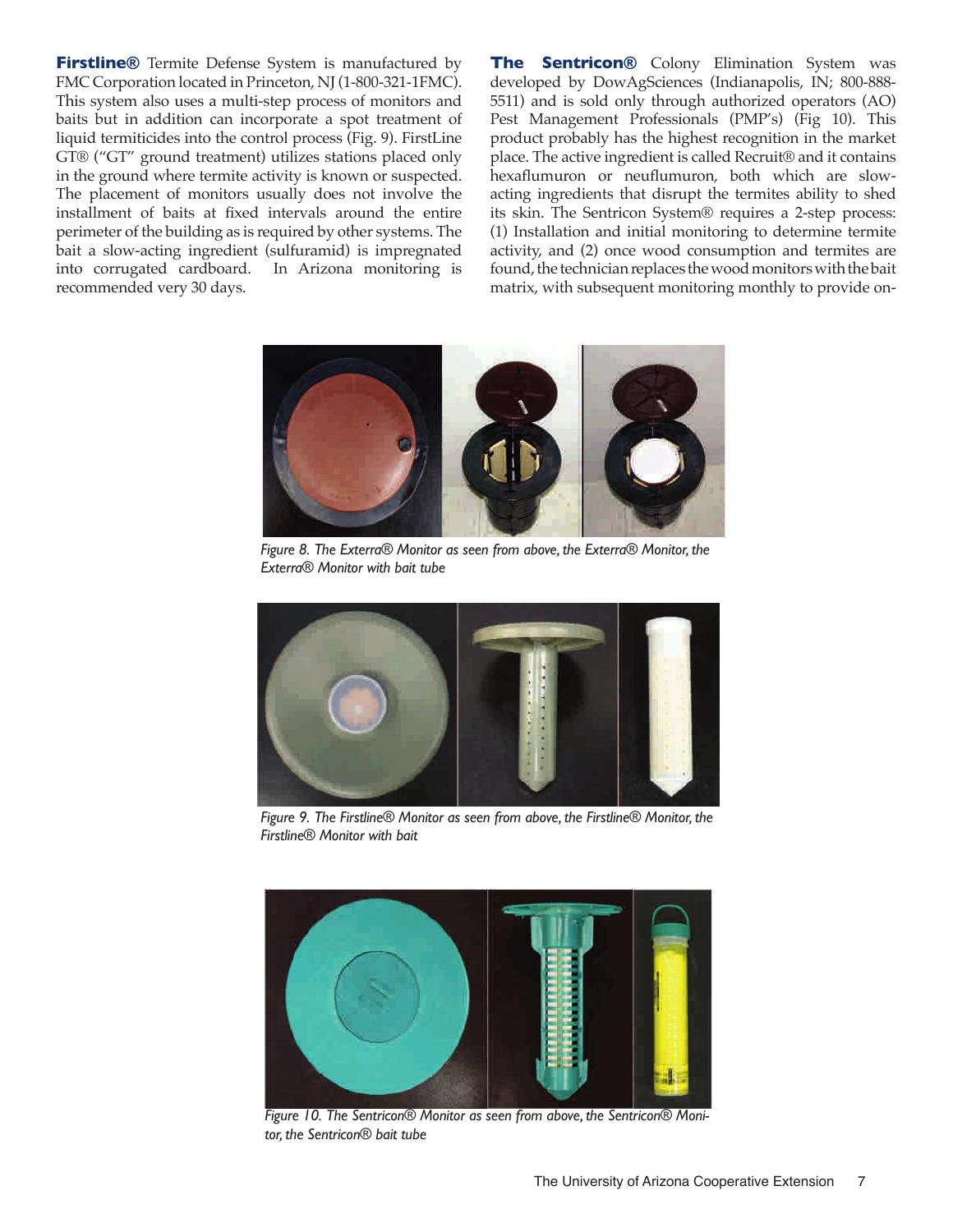going protection. The above ground delivery system, Recruit AG®, (Above Ground) is the termite bait for use specifically inside the house for control of subterranean termites. The manufacturer requires that Recruit AG® be used only in conjunction with the Sentricon Colony Elimination System® and is not available as a separate program.

In addition, the **Subterfuge®** Termite Bait, manufactured by BASF Corporation (Research Triangle Park, N.C.) is available in Arizona but has limited research results in the desert SW. This system is similar to FirstLine® and has the active ingredient hydramethylnon. **Outpost**®Termite Detections System manufactured by Bayer Environmental Sciences (Kansas City, MO) is also available but has limited research results in Arizona. This system has the same active ingredient diflubenzuron as Exterra, but the bait is placed into the ground from the day of installation.

Some advantages in using baits: baits provide an alternative to liquid chemical barriers in particularly difficult and impossible situations, they have less negative health and environmental impacts because generally they use less toxicant and they impact whole colony(s), with the potential to eliminate or suppress the colony. The disadvantages are they require more specific training of service technicians; they are not sold to homeowners; they can take much longer to get the infestation under control and the systems rely on the termites to "find" the bait.

As for liquid termiticides they have several advantages: The overall costs can be slightly less provided the application is done correctly and at maximum labeled rates; labeled rates are coming down in percent active ingredient, and control usually can be achieved in less than 3 months. The disadvantages are difficulty in getting a complete and through treatment; inaccessibility because of construction problems, and degradation of products particularly in Arizona with very hot dry conditions.

# **Deciding on Baits or Termiticide Barriers**

If you have termites, as a homeowner you need to decide the best management strategy options that are available to you. You can choice to do nothing and hope they go away, you can treat them yourself, which is not a recommended option because of all the different chemicals, construction types and equipment problems or you can decide on a bait or liquid termiticide treatment. Therefore, several considerations are presented for both the baits and liquid termiticides. Good candidates for termite baits are structures with hard-to-treat construction or repeat retreatment histories. In may of these cases construction features, such as cold air returns in the slab or inaccessible crawl spaces, can make treatment with conventional soil treatment methods almost impossible. With baits, gaining access is not a problem since foraging termites are as likely to encounter bait stations around the foundation exterior. If you're a homeowner who does not want your ceramic tile or wood floors drilled, furniture moved or carpeting pulled back, you also a good candidate for baits.

Baiting requires fewer disruptions than does liquid barrier treatment. Installation and subsequent monitoring of bait stations generally does not require entrance in to structure. In addition, you can avoid the drilling along with the dust associated with conventional treatment.

If you're a homeowner who does not want to use of pesticides in and around the home, you're a good candidate for a baiting system. Chemically sensitive and concerned homeowners may find the concept of baiting more practical particularly related to health issues. With baits, the total amount of pesticide applied is relatively small in comparison to the number of gallons used in a soil barrier treatment. Homeowners living in attached housing (condo's, attached residences) where the entire structure cannot be treated with liquid termiticides are good candidates for baiting systems. Often all the people living in attached housing complexes may not be able to afford the termite baiting procedure.

Homeowners on limited budgets are generally better candidates for traditional termiticide barriers. The average liquid termite treatment is usually about \$500-1800 and with an annual renewable service agreement (warranty) costing \$80-200 in case the termites return. A baiting program usually ends up costing more than a standard liquid treatment (averaging about \$1,500) because baiting programs require multiple visits to the property for routine monitoring of bait stations. Also, the annual renewal fee for baiting typically will be as much as two to three times higher than for termiticide barrier treatment. Usually property owners with termites having multiple entry points or those involved in a real estate transaction are good candidates for liquid termiticide barriers. They may not be able to wait six months to up to a year (sometimes longer) for baits to suppress or eliminate the infestation.

In some cases, houses may require treatment with both baits and standard liquid termiticide barriers. With comprehensive baiting programs such as Sentricon® and Extrerra®, liquid applications can be made as partial or spot treatments to infested areas, rather than to the entire structure. Other bait products (e.g., FirstLine®) may suggest that spottreatment of active tunnels, feeding galleries, and localized areas in the soil is needed to get the termites under control before establishing a baiting program. Such products are typically used in conjunction with the standard liquid barrier treatments.

In summary, termites can be a problem for homeowners but they can be managed and they can be brought under control.